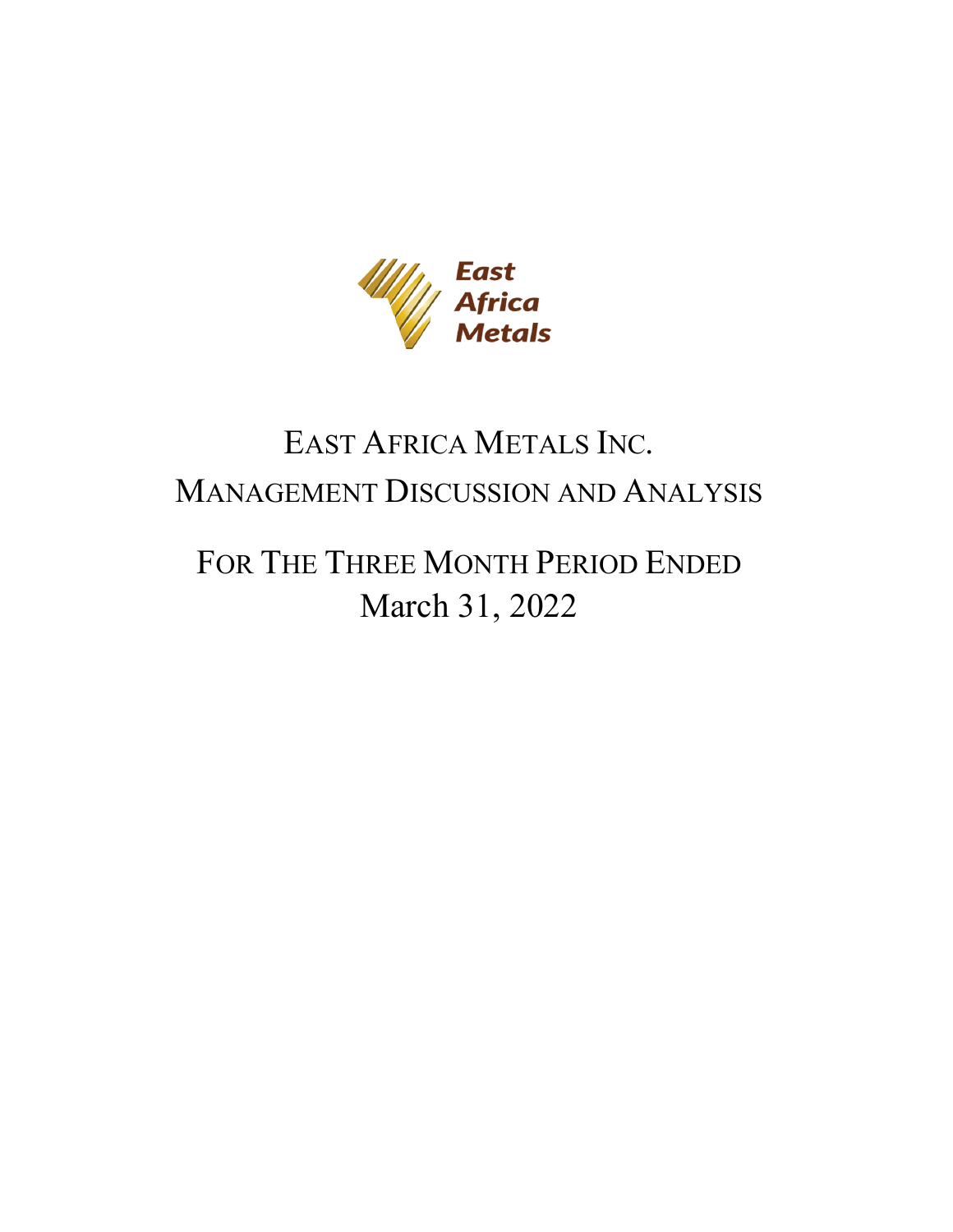This interim MD&A - Quarterly Highlights ("Interim MD&A") provides a review of the business activities of East Africa Metals Inc. (collectively, with its subsidiaries, "East Africa" or the "Company") for the three month period ended March 31, 2022 ("Q1 2022"), compared to the three month period ended March 31, 2021 ("Q1 2021"). This Interim MD&A has been prepared in compliance with section 2.2.1 of Form 51-102F1, in accordance with National Instrument 51-102 – Continuous Disclosure Obligations. This Interim MD&A has been prepared on the basis of available information up to May 25, 2022, and should be read in conjunction with the Company's unaudited condensed interim financial statements ("Interim Financial Statements") for the three month period ended March 31, 2022, the audited consolidated financial statements ("Annual Financial Statements") for the year ended December 31, 2021, the corresponding notes to the Annual Financial Statements which have been prepared in accordance with International Financial Reporting Standards ("IFRS") and Management's Discussion and Analysis for the year ended December 31, 2021 ("Annual MD&A"). These documents are available on SEDAR at [www.sedar.com.](http://www.sedar.com/) All dollar amounts are expressed in Canadian dollars except where indicated otherwise.

#### **Cautionary Statement Regarding Forward-Looking Information**

*This MD&A may contain certain forward-looking statements concerning anticipated developments in the Company's operations in future periods, "forward-looking information," within the meaning of applicable Canadian securities legislation. The forward-looking statements are set forth in this MD&A and may include statements regarding exploration results and budgets, mineral resource estimates, work programs, capital expenditures, timelines, strategic plans, market price of commodities or other statements that are not a statement of fact. Generally, forward-looking information can be identified by the use of forward-looking terminology such as "anticipate", "believe", "plan", "expect", "intend", "estimate", "forecast", "project", "budget", "schedule", "may", "will", "could", "might", "should" or variations of such words or similar words or expressions. Forward-looking information is based on reasonable assumptions that have been made by the Company as at the date of such information and is subject to known and unknown risks, uncertainties and other factors that may cause the actual results, level of activity, performance or achievements of the Company to be materially different from those expressed or implied by such forward-looking information, including but not limited to: recoverability of the Ethiopian and Tanzanian VAT receivable; early exploration; the ability of the Company to identify any other corporate opportunities; the possibility that the Company may not be able to generate sufficient cash to service its planned operations and may be forced to take other options; contest over title; the risk the Company may not be able to continue as a going concern; the possibility the Company will require additional financing to develop the Harvest Property into a mining operation; the risks associated with obtaining necessary licenses or permits including and not limited to Ethiopian Government approval of future EAM Mineral Resources targets for the Company's Ethiopian Properties and Projects; risks associated with mineral exploration and development; metal and mineral prices; availability of capital; accuracy of the Company's projections and estimates, including the initial and any updates to the mineral resource for the Adyabo, Harvest and Handeni Properties; realization of mineral resource estimates; interest and exchange rates; competition; stock price fluctuations; availability of drilling equipment and access; actual results of exploration activities; government regulation; political or economic developments; foreign taxation risks; environmental risks; insurance risks; capital expenditures; operating or technical difficulties in connection with development activities; personnel relations; the speculative nature of strategic metal exploration and development including the risks of contests over title to properties; and changes in project parameters as plans continue to be refined, as well as those risk factors set out in the Company's listing application dated July 8, 2013, and within this MD&A. The estimate of mineral resources may be materially affected by environmental, permitting, legal, title, taxation, sociopolitical, marketing, or other relevant issues. The quantity and grade of reported inferred mineral resources as the estimation is uncertain in nature and there has been insufficient exploration to define any inferred mineral resources as an indicated or measured mineral resource and it is uncertain if further exploration will result in upgrading inferred mineral resources to an indicated or measured mineral resource category. Forward-looking statements are based on assumptions management believes to be reasonable, including but not limited to the price of precious and base metals; the demand for precious and base metals; the ability to carry on exploration and development activities; the timely receipt of any required approvals; the ability to obtain qualified personnel, equipment and services in a timely and cost-efficient manner; the ability to operate in a safe, efficient and effective manner; and the regulatory framework including and not limited to license approvals, social and environmental matters, and such other assumptions and factors as set out herein. Although the Company has attempted to identify important factors that could cause actual results to differ materially from those contained in forward-looking information, there may be other factors that cause results not to be as anticipated, estimated or intended. There can be no assurance that such information will prove to be accurate, as actual results and future events could differ materially from those anticipated in such information. The Company does not update or revise forward looking information even if new information becomes available unless legislation requires the Company to do so. Accordingly, readers should not place undue reliance on forward-looking information contained herein, except in accordance with applicable securities laws.*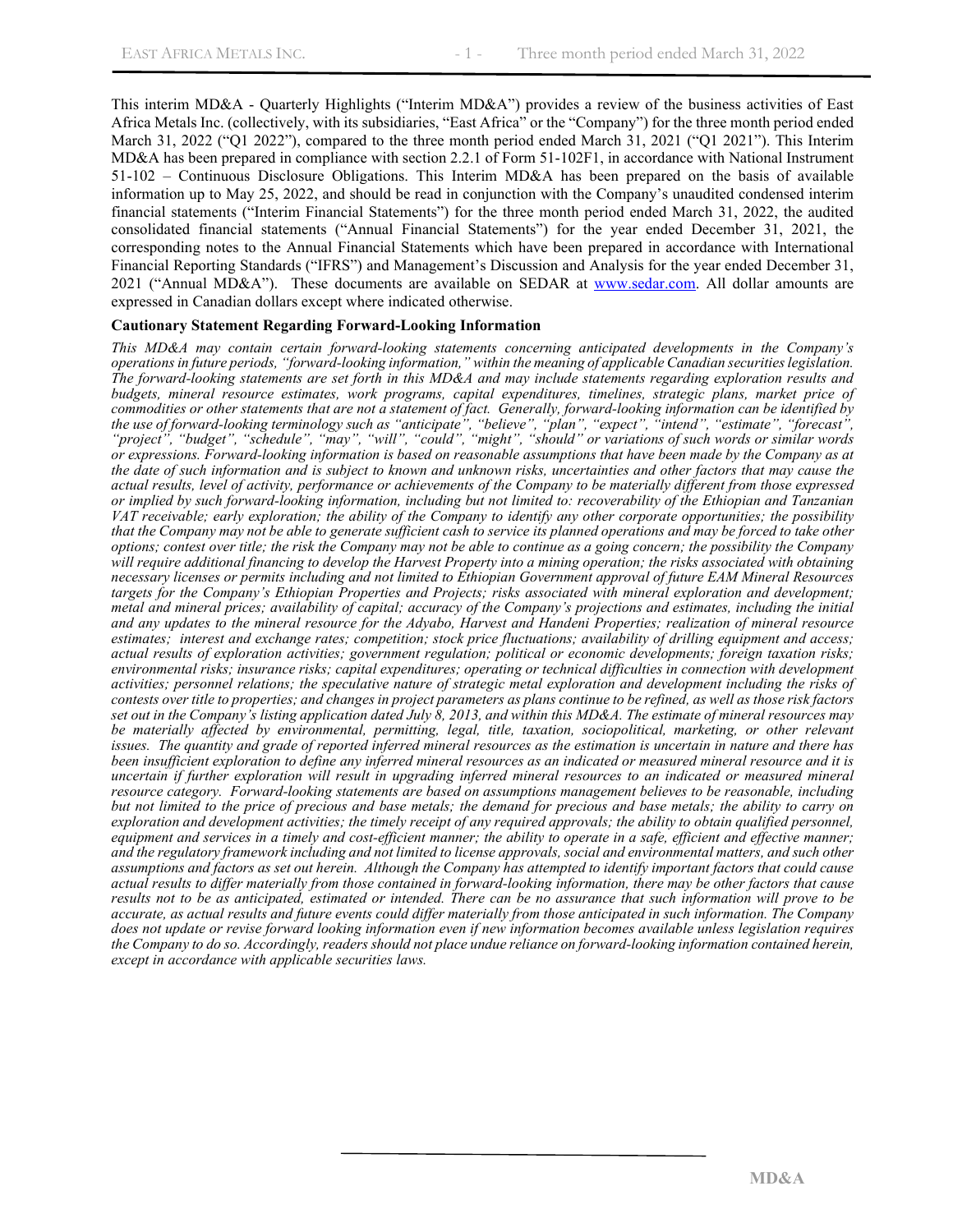## **INTRODUCTION**

East Africa was incorporated on December 7, 2012, under the Canada Business Corporations Act. The address of the Company's corporate office and principal place of business is Suite 1700, 777 Dunsmuir Street, Vancouver, British Columbia, Canada. On July 11, 2013, the Company commenced trading on the TSX Venture Exchange as a Tier 2 mining issuer under the trading symbol "EAM".

## **DESCRIPTION OF THE BUSINESS**

East Africa is a mineral exploration company focused on the identification, acquisition, exploration, development and/or sale of base and precious metal resource properties in the Federal Democratic Republic of Ethiopia ("Ethiopia") and the United Republic of Tanzania ("Tanzania"). The Company's major mineral property interests consist of one project in Ethiopia, the Harvest Property which hosts the Terakimti Gold Heap Leach Mine ("Terakimti") and one project in Tanzania, the Handeni and Other Properties. Additionally, the Company has a 30% equity interest in Tigray Resources Incorporate PLC, which has two projects in Ethiopia on the Adyabo Property - Mato Bula Gold Copper Mine ("Mato Bula") and the Da Tambuk Gold Mine ("Da Tambuk").

## **KEY OPERATING MILESTONES**

## **CORPORATE UPDATES**.

● On April 25, 2022, 500,000 stock options expired.

For the above corporate update highlights refer to East Africa's respective news releases or the Company website www.eastafricametals.com for further updates.

## **OUTLOOK**

.

As of the date of this MD&A, the Company's focus is on advancing the Ethiopian Properties and closing the sale of Canaco Tanzania Limited ("CTL") to PMM Mining Company Limited ("PMM"). East Africa has released mineral resource estimates and received mining licenses on each of its advanced staged exploration projects in Ethiopia and Tanzania.

In 2021 East Africa achieved an important milestone in its growth when production was initiated at the Magambazi mine. The production reported to EAM from PMM in 2021 resulted from the processing of gold tailings accumulated during the illegal artisanal operations between 2007 and 2016. The expansion of the Company's business plan to include production and gold sales has required the Company to transform from an exploration company to a gold trading company in Tanzania. EAM now owns an 80% interest in EMP Umoja Tanzania Plc, a gold trading company that will be the flagship of the Company's Tanzanian operations going forward.

The Company anticipates the continued growth in production from Magambazi in 2022 as the operations shift focus from processing tailings to hard-rock mining of the 1.0M ounce resource at Magambazi.

All of the Company's operations in Ethiopia were suspended during 2021 due to COVID travel restrictions and the regional conflict that resulted in the suspension of all commercial enterprise in the Tigray region.

The Company declared Force Majeure rights on all mining and exploration extension licenses in Ethiopia in response to both COVID travel restrictions (March 2020) and the regional conflict (November 2020). The declaration of Force Majeure suspends any and all obligations in mining and exploration license agreements and protects the Company's assets.

Recent developments and the initiation of peace talks have encouraged management to believe the region will re-open for commercial operations in the short to medium term. The Company's primary objective in Ethiopia during 2022 is to maintain readiness and be prepared to engage the mine development and exploration agendas immediately upon receiving confirmation the Ethiopian Ministry of Mines has declared the Tigray region secure for renewed commercial operations.

EAM's partners in the development of the Mato Bula and Da Tambuk mines, Tibet Huayu Mining, have confirmed EMPC studies are complete and preparations to initiate mine development at Mato Bula and Da Tambuk remain in place.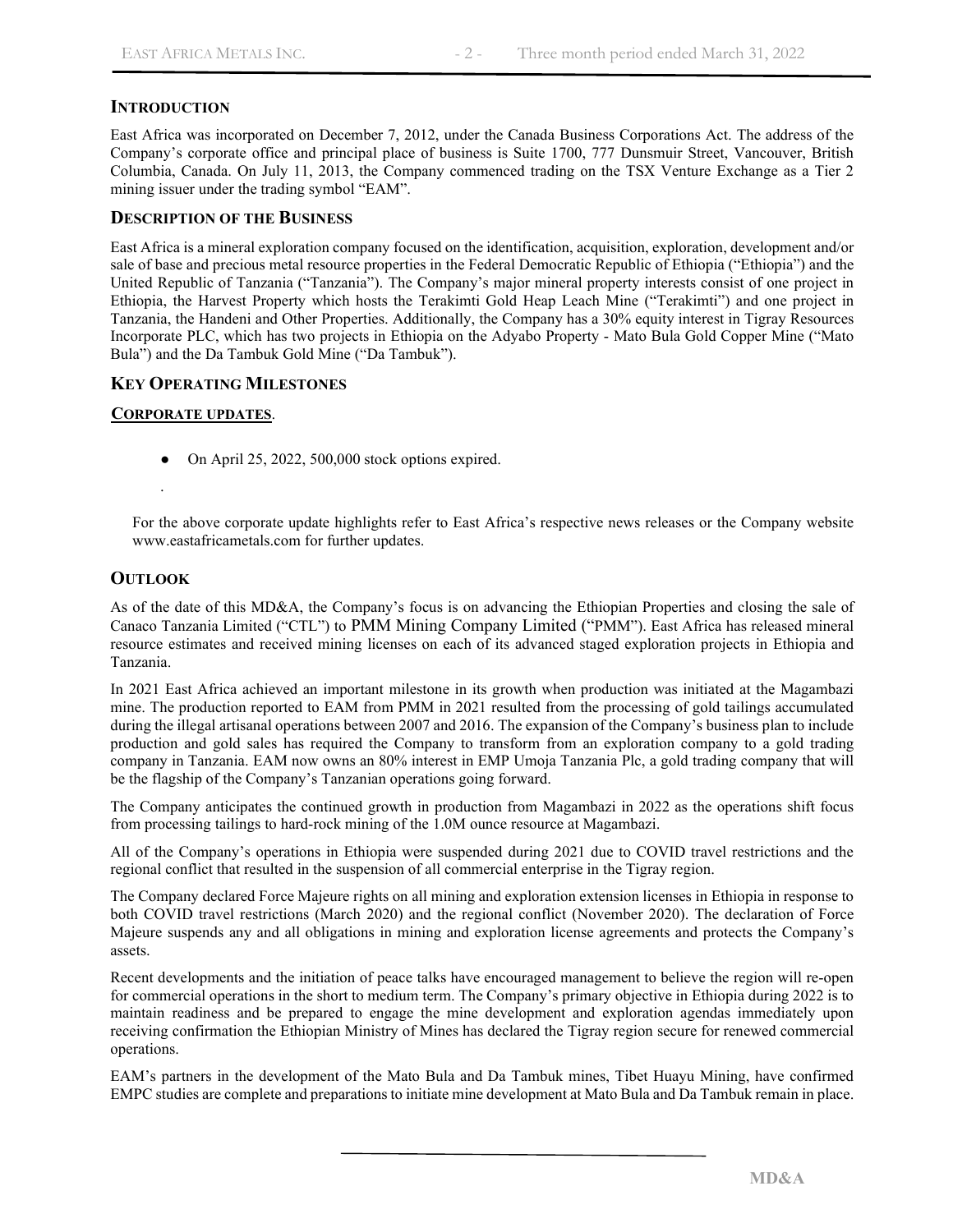Advancing discussions with Zijin under the LOI for the acquisition of the Harvest project, signed with EAM in 2021, have been suspended under force majeure and will be re-engaged once the Ethiopian government declares the region secure for commercial operations. Going forward, EAM's management will continue to advance the development of mining operations and exploration on priority targets in Ethiopia. EAM will also continue to develop its gold trading business with a view to expanding cash flow as commercial mining operations come on-line.

## **CORPORATE TRANSACTIONS**

#### *Development of the Adyabo Property in Ethiopia*

In February 2019, the Company entered into a Letter of Intent with Tibet Huayu for the Harvest and Adyabo Properties. The Letter of Intent contemplated Tibet Huayu would develop and operate the Harvest and Adyabo Properties. In July 2019, the parties signed a Share Purchase Agreement and Joint Venture Contract for the development and operation of Adyabo Property's Mato Bula and Da Tambuk Projects. In August 2019, with the Share Purchase Agreement closed, Tibet Huayu has the right to initiate the design, construction and related works at the Mato Bula and Da Tambuk projects. On November 27, 2019, formal registration of the transfer of 70% of the Company's equity interest in its Ethiopian subsidiary to Tibet Huaya was completed.

#### *Exploration of the Adyabo Property in Ethiopia*

The Company submitted an application for extension of exploration rights on the remaining prospective targets not included within the boundaries of the Mato Bula and DaTambuk (East Africa Mineral Resources) Mining Licenses, which has been approved pending a resubmission of detailed quotes for IP and LIDAR surveys. On receipt of the Ministry of Mines and Petroleum ("MoMP") approval of the proposed work program and identification of funding, the Company intends to continue assessment of identified exploration targets through diamond drilling and geophysical surveys, including high priority targets along the highly prospective Mato Bula Trend.

#### *Development of the Harvest Property in Ethiopia - Harvest Transaction*

On July 22, 2021, the Company entered into a non-binding letter of intent ("LOI") with Zijin Mining Group Company. Ltd. ("Zijin") to acquire a majority ownership stake in the Harvest Project ("Harvest Transaction") currently held by EAM's wholly owned subsidiary, Tigray Ethiopia Holdings Inc. ("TEHI"). TEHI holds a 70% interest in Harvest Mining PLC with Ezana Mining Development PLC ("Ezana") owning 30%. Harvest Mining PLC owns 100% of the Harvest Project, which is located in the Tigray National Regional State of the Federal Democratic Republic of Ethiopia ("Ethiopia").

The terms of the non-binding LOI stipulate Zijin will enter into a Definitive Agreement whereby Zijin will acquire a 55% interest in the Harvest Project by making a cash payment of US\$900,000, developing and operating the Terakimti Oxide Mine and funding 100% of TEHI's obligations related to the development and operation of the Harvest Project. Ezana is responsible for contributing 30% to the development and operating costs of the Harvest Project.

On completion of the proposed transaction:

- Zijin will hold the rights (interest) to 55% post tax profits/Government distributions of Harvest Mining PLC; and,
- EAM will hold the rights (interest) to 15% post tax profits/Government distributions of Harvest Mining PLC.

#### Closing conditions include:

- Receipt of required approvals, including and not limited to Board, Regulatory and Government;
- Execution of the Definitive Agreement; and,
- EAM receiving the cash payment of US\$900,000.

Once the Harvest acquisition is complete, EAM will provide Zijin with a "Right of First Offer" for any current or future Ethiopian assets EAM makes available for acquisition, subject to existing rights granted by EAM. Negotiations respecting consideration for the acquisition of future Harvest exploration assets will be based on terms similar to those agreed to for the acquisition of the current resources: i) cash payment; ii) funding of 100% of the capital costs; and, iii) allocated % of post-tax profits of the new mineral resources. Zijin and EAM will use best efforts to finalize all conditions precedent and finalize the Definitive Agreement.

#### *Exploration of the Harvest Property in Ethiopia*

The Company submitted an application for the exploration rights on the remaining prospective targets not included in the Terakimti HL Project (East Africa Mineral Resources), which has been approved pending a resubmission of detailed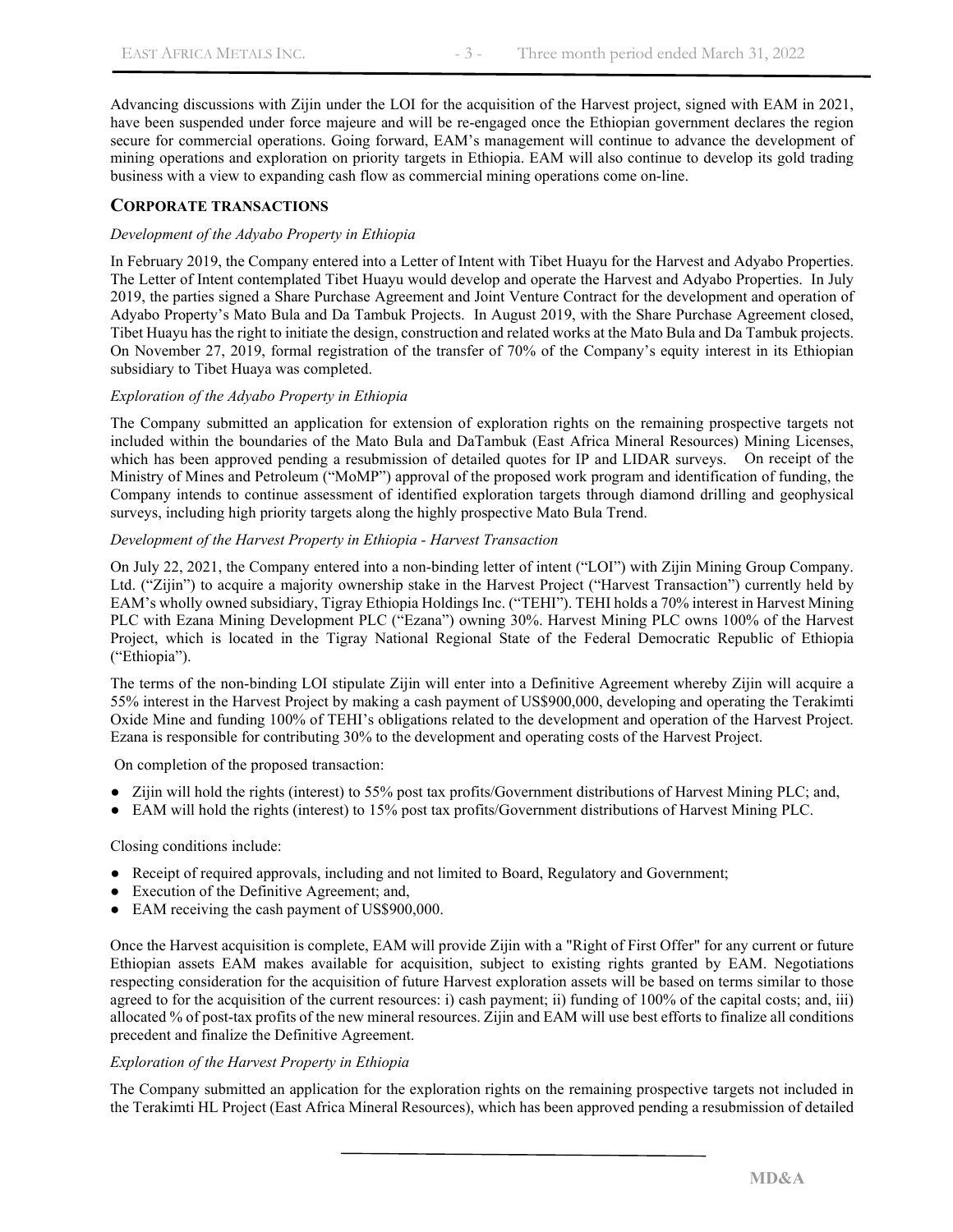quotes for EM and IP surveys from an Ethiopian geophysical contractor and a LIDAR budget. On receipt of the MoMP's approval of the proposed work program and identification of funding, the Company intends to continue assessment of the Lihamat, Mayshehagne, and VTEM09 potential satellite prospects through metallurgical and resource analyses, as potential additional project resource assets.

## *Properties in Tanzania –Legal Action*

All approved development and exploration work on the Company's Tanzania assets had been suspended during 2019 due to resolution of pending legal action. On September 22, 2020, a Settlements Deed was presented to the Court in Tanga and the judges for the TzGF appeal and the original legal action against CTL and the Commissioner of Mines. The Court ruled the Settlement Deed was valid and acceptable in both cases. All legal action in Tanzania against CTL has now been withdrawn.

In accordance with the Tanzanian Definitive Agreements and the Addendum, the binding arbitration is being decided by a single arbitrator in Vancouver, British Columbia pursuant to the rules of the British Columbia International Commercial Arbitration Centre. The Company has initiated the arbitration proceedings based on what it believes to be failures of the Developer to adhere to the terms of the Tanzanian Definitive Agreements and Addendum and the Company may submit a claim for damages. The arbitration proceeding in Vancouver, British Columbia has yet to be settled and the Company believes based on the Settlement Deed sanctioned by the Tanzanian Courts on September 22, 2020, the ruling from the British Columbia International Arbitration Centre will be in favour of East Africa.

## **CURRENT COMPANY OBJECTIVES**

Current objectives:

- 1. Activate EAM's wholly owned gold-trading company EPM Umoja Tanzanian Plc and initiate gold trading in Tanzania from the 30% streaming royalty
- 2. Continue to advance with Zijin and enter into a Definitive Agreement to finance and develop the Harvest Project;
- 2. Commence a work program on the EAM Mineral Resource targets, subject to further financing<sup>[1](#page-4-0)</sup>, with the goal to increase the mineral resources on the Harvest and Adyabo Properties including upgrading the mineral resource at the Adyabo Property;
- 3. Assess new potential exploration opportunities in Africa or other jurisdictions; and,
- 4. Continue to examine opportunities to raise funds including debt finance, equity financing, through strategic alliances and optioning its mineral properties for equity, cash and/or expenditure commitments.

<span id="page-4-0"></span><sup>&</sup>lt;sup>1</sup> In 2019, the Company prepaid approximately US\$1,200,000 for a minimum drill program of approximately 10,000 meters for the Ethiopian properties. As at March 31, 2022, the prepaid amount is approximately US\$960,000, as the rig rental fees charged by the contractor in 2020 and 2021 have been applied against the deposit on the drill program.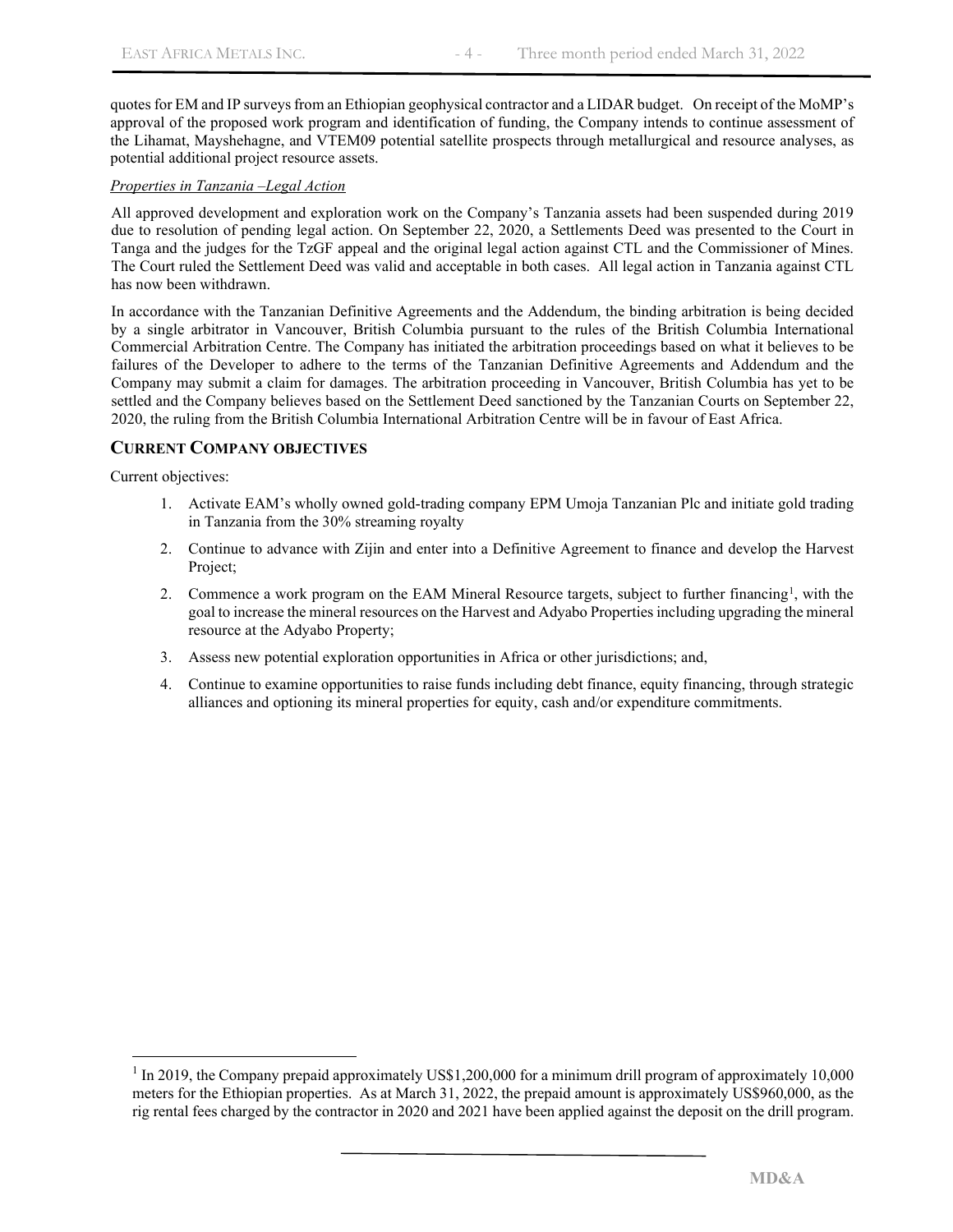## **PROJECT DESCRIPTIONS**

**The current Global Project Resources discovered by EAM include:**

| <b>Project Resources (Au + Aueqv Metal ounces)</b>   |                            |                 |  |  |  |  |
|------------------------------------------------------|----------------------------|-----------------|--|--|--|--|
| Project                                              | Category                   | Au +Aueqvounces |  |  |  |  |
| Adyabo Project, Ethiopia                             | Indicated                  | 446,000         |  |  |  |  |
| (EAM 30% Net Profit<br><i>Interest</i> )             | Inferred                   | 551,000         |  |  |  |  |
| Harvest Project, Ethiopia                            | Indicated                  | 469,000         |  |  |  |  |
| (EAM = 70% Project Interest)                         | Inferred                   | 426,000         |  |  |  |  |
| Handeni Project, Tanzania<br>$(EAM = 30\%$ Streaming | Measured<br>&<br>Indicated | 975,859         |  |  |  |  |
| <b>Royalty Interest)</b>                             | Inferred                   | 1792            |  |  |  |  |

#### **REFERENCES**

Tetra Tech (April 30,2018). National Instrument 43-101 Technical Report and Preliminary Economic Assessment for the Mato Bula Deposit, Adyabo Property, Tigray National Regional State, Ethiopia

Tetra Tech (April 30,2018). National Instrument 43-101 Technical Report and Preliminary Economic Assessment for the Da Tambuk Project, Adyabo Property, Tigray National Regional State, Ethiopia

Tetra Tech (April 30,2018). National Instrument 43-101 Technical Report and Preliminary Economic Assessment for the Terakimti Oxide Deposit, Harvest Project, Tigray National Regional State, Ethiopia

Aurum Exploration Services (February 14, 2014). NI43-101 Technical Report on a Mineral Resource Estimate at the Terakimti Prospect, Harvest Property (centred at 38°21'E, 14°19'N), Tigray National Region, Ethiopia

Aurum Exploration Services (February 14, 2014). Mineral Resource Estimate and Update to a NI43-101 Technical Report for the Handeni Property centered at 37.97°E, 5.744°S, Tanga Province, Handeni District, Tanzania

## **Ethiopia**

Ethiopia is located in northeast Africa, in the region termed the Horn of Africa. The country is landlocked and is comprised topographically of predominantly high plateaus. New mining regulations ("Proclamation(s)") were issued in 1993 with the purpose of promoting the exploration and development of Ethiopia's natural resources. The Proclamations allow for business incentives that include the right to sell minerals, preferential duty and tax provisions on equipment and machinery, a 5-8% production royalty (revised in Proclamation 678/2010) and a 25% income tax rate.

The Company currently has interests in two areas in Ethiopia, the Harvest Property and the Adyabo Property. The current Mineral Resources at the Ethiopian Properties straddle an infrastructure corridor, with the projects being located within 11 and 7 kilometres respectively of a paved highway and a high-tension power corridor.

Where applicable, information within this MD&A which pertains to the Harvest and Adyabo Properties may reference work performed by Tigray Resources Inc. ("Tigray") before the completion of the Tigray Arrangement on May 7, 2014. References to Tigray news releases before May 7, 2014, can be found on East Africa's website at [www.eastafricametals.com](http://www.eastafricametals.com/) and information on the Tigray Arrangement can be found in Tigray's management information circular dated March 28, 2014, which can be found on SEDAR at [www.sedar.com](http://www.sedar.com/) .

## **HARVEST PROPERTY – ETHIOPIA**

The Company has a 70% interest in Harvest with the remaining 30% held by Ezana, an Ethiopian company. The noncontrolling interest is carried at 30% until the completion of the feasibility study. The Company is responsible for all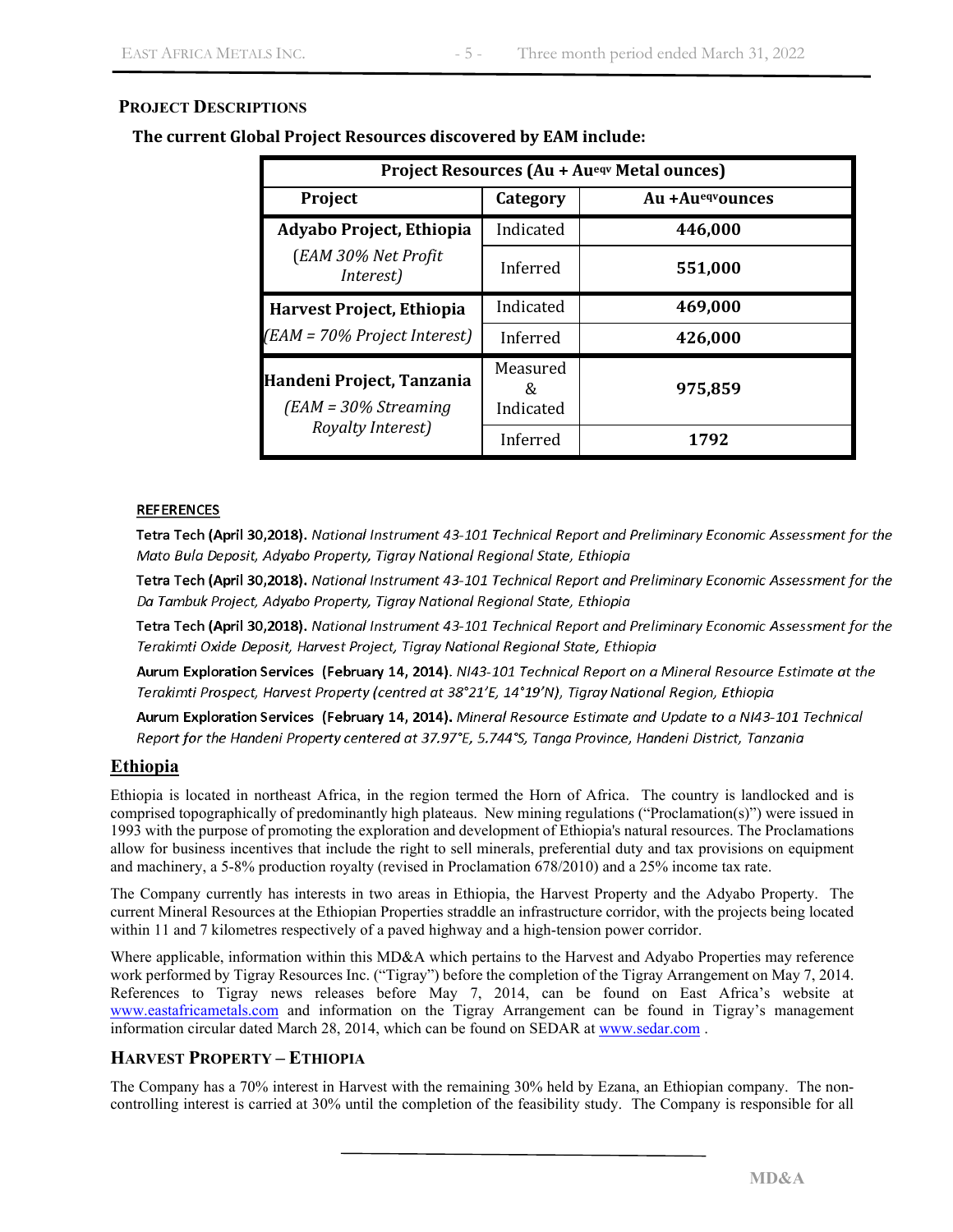exploration costs on the project until government approval of a Mining License is received. Subsequent to the receipt of a mining license any approved contributions by the Company for which Ezana elects not to contribute or elects to contribute less than its equity interest, could increase the Company's interest.

The Harvest Property is located 600 kilometres north of Ethiopia's capital city of Addis Ababa. The Harvest Property is located in the highly prospective Asmara Mineral Belt in the southern part of the Arabian Nubian Shield (ANS), host to the Bisha, Debarwa and Emba Derho volcanogenic massive sulphide deposits. Vein-related gold deposits are also typical of the ANS, including the >13 million ounce Sukari deposit in Egypt, the one million ounce gold discovery at Koka-Zara in central Eritrea and the approximate 140,000 ounce per year gold producer at Lega Dembi in southern Ethiopia.

## **Harvest Property Path Forward**

In December 2017, the Company received a mining license for the Terakimti HL project. The Company has submitted an application for the exploration rights on the remaining prospective targets, EAM Mineral Resources, not included in the Terakimti HL project. The mining license has a term of 6 years with the ability for renewal of up to 10 years on the approval of the MoMP and is due to expire in December 2023. The Company has a 70% interest in the Harvest Property in Ethiopia with the remaining 30% interest held by Ezana Mining Development PLC ("Ezana").

The Company submitted an application for the exploration rights on the remaining prospective targets not included in the Terakimti HL Project (East Africa Mineral Resources) in January 2017. The application for the extension of exploration rights was granted on January 26, 2020.

Development exploration operations on the Harvest property were suspended in February 2020 due to COVID travel restrictions. Additional travel restrictions were imposed in November 2020 in reaction to conflict between Federal government forces and those of the regional government of Tigray. The Company filed a notice of force majeure with the government to suspend any obligations the Company has under the terms of the mining licenses and the government approved exploration programs until the travel restrictions are lifted.

## **ADYABO PROPERTY - ETHIOPIA**

The Adyabo Property is located approximately 600 kilometres north of Ethiopia's capital city of Addis Ababa and comprised of two exploration licenses, West Shire and Adi Dairo, covering approximately 195 square kilometres. The exploration licenses each had a term of 10 years and Adi Dairo and West Shire licenses expired in 2017. However extensions for the exploration rights outside the mining license area have been submitted. Discussions on the extension of exploration rights have resulted in an agreement for a one-year extension pending the submission and approval of an exploration program. Progress on the formal granting of the extension are currently tabled due to COVID-19 restrictions

The MoMP has approved and ratified two Mining Licenses for the Adyabo property; the Mato Bula and Da Tambuk mines. The concessions are considered prospective for VMS and orogenic (structurally controlled) gold deposits, and contain numerous alluvial and bedrock gold workings as well as several large gold and gold-copper-arsenic.

The Company submitted an application for the exploration rights on the remaining prospective targets not included in the Mato Bula and Da Tambuk (East Africa Mineral Resources), which has been approved.

Development exploration operations on the Adyabo property were suspended in February 2020 due to COVID travel restrictions. Additionally travel restrictions were imposed in November 2020 in reaction to conflict between Federal government forces and those of the regional government of Tigray. A notice of force majeure was filed by Tigray Resources Incorporated PLC with the government to suspend any obligations they have under the terms of the mining licenses and the government approved exploration programs.

Further information on the Adyabo Property including past intercept results and related maps can be viewed on the Company's respective news releases or on the East Africa's website [www.eastafricametals.com.](http://www.eastafricametals.com/)

## **HANDENI PROPERTIES – TANZANIA**

East Africa has projects in the Handeni gold district in eastern Tanzania. One of the Company's key properties is Handeni, located 173 kilometres northwest of Dar es Salaam and 35 kilometres south of the town of Handeni. The Handeni properties consists of two mining licenses covering 9.9 square kilometres ("Magambazi") and contiguous mineral tenures totalling approximately 83.5 square kilometres including Prospecting Licenses ("PL") and Primary Mining Licenses ("PMLs"). One mining license is held by Denwill Mining Services Ltd. ("Denwill"), a structured entity controlled by East Africa, and the Company has an option agreement to acquire a 100% interest upon payment of US\$40,000. Denwill acquired the Magambazi PMLs by the payment of US\$1,800,000, which the PMLs were later converted to a mining license and granted the vendors a 2.0% NSR royalty. As at the date of this MD&A, the option has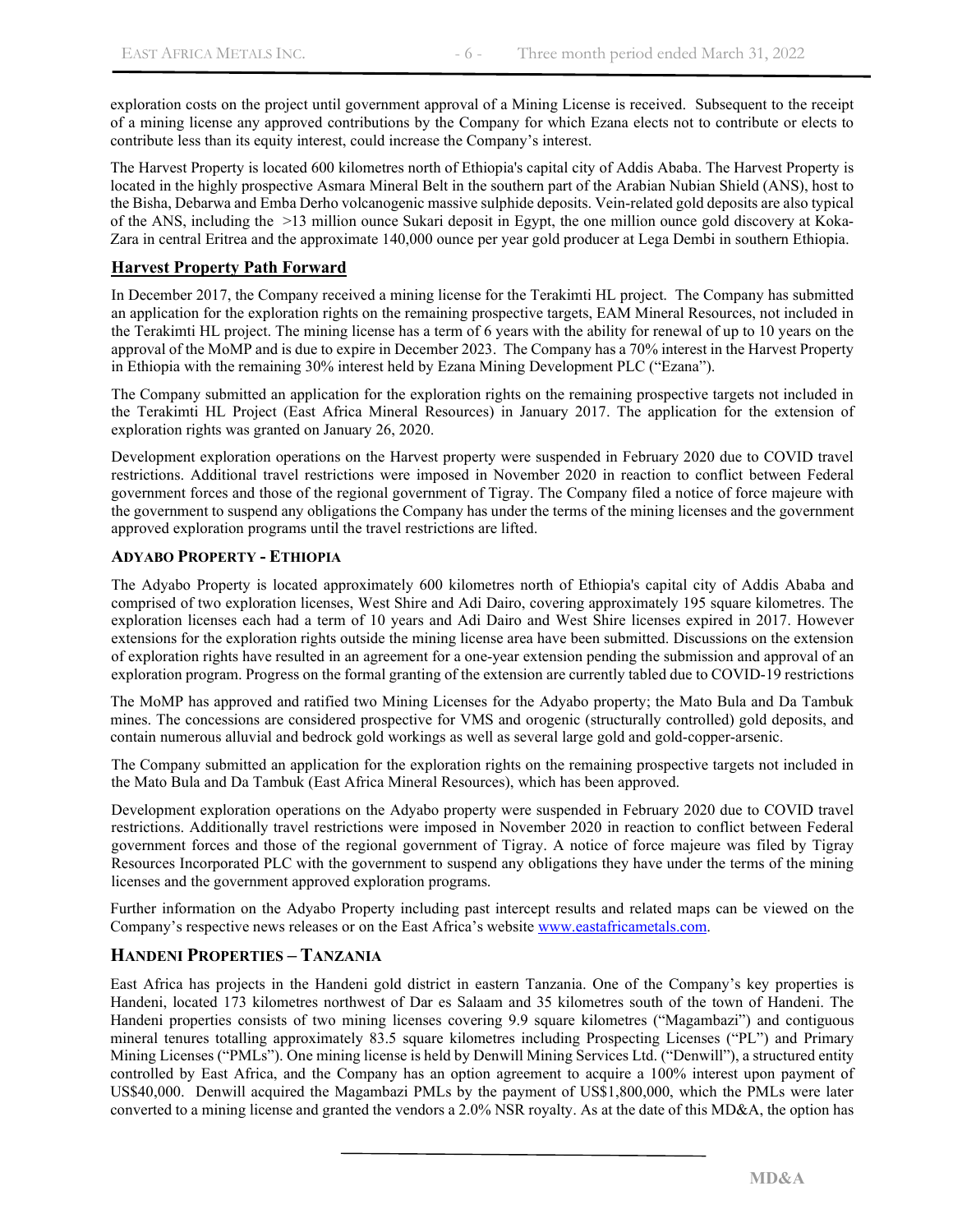not yet been exercised. The Company has signed an agreement with an arm's length Tanzanian private company, PMM Mining Company Limited to develop the Magambazi Mine in Tanzania.

Development operations on the Handeni property have continued to move forward despite COVID travel restrictions and the Company has recently announced that re-processing of the tailings generated by illegal mining operations between 2007 and 2016 (see press release April 9, 2021). Current activities on site are focused on the preparation of the site and processing facilities for the second phase of mining operations; open-pit hard rock-mining.

## **FINANCIAL POSITION**

#### Total assets

The decrease in total assets to \$23,907,198 at March 31, 2022 from \$24,717,292 at December 31, 2021 relates to the decrease in cash and cash equivalents. Cash and cash equivalent balance in CTL at December 31, 2021 of \$220,992 (December 31, 2021 - \$222,280) is included in total of assets held for sale of \$3,879,525 (December 31, 2021 - \$3,952,690).

Notwithstanding periodic or one-time transactions and subject to changes in foreign currency exchange, total assets will generally remain constant from one period to the next; such as, mineral property interest and property and equipment. All direct costs associated with exploration of these properties are expensed as incurred.

#### Total liabilities

At March 31, 2022, the Company's total liabilities are predominantly comprised of trade payables, accruals, related party payables, deposit on sale of Canaco Tanzania Limited and loan payable. Total liabilities increase to \$4,786,537 at March 31, 2022 from \$4,707,856 at December 31, 2021. The increase relates to trade payables and accrued interest on the demand loan.

#### Total equity

Equity attributable to shareholders at March 31, 2022 is \$15,798,596 compared to \$16,633,491 at December 31, 2021 representing a decrease of \$834,895. The decrease is primarily due to the currency translation loss of \$192,282 and loss from operations of \$642,613 for the period.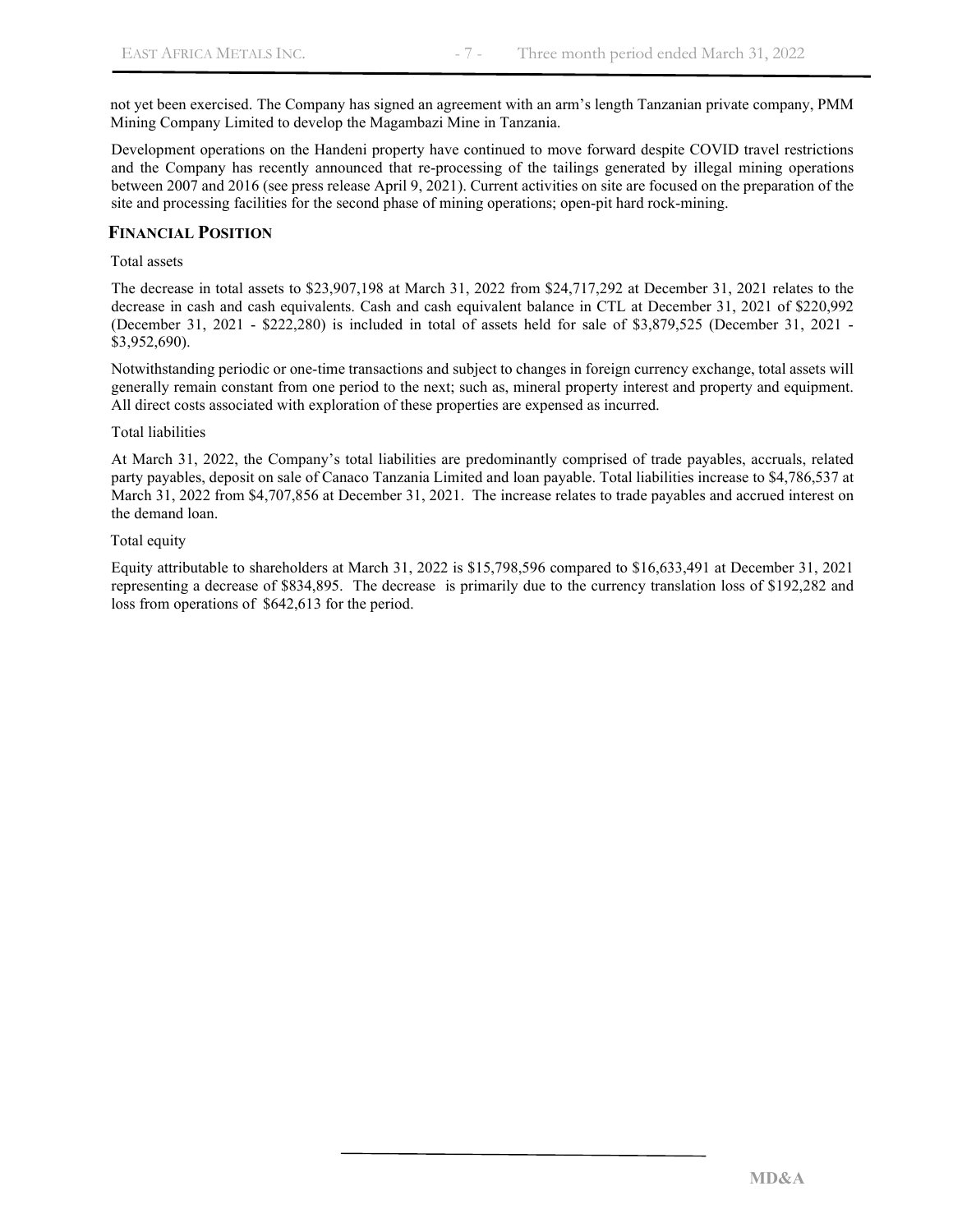#### **RESULTS OF OPERATIONS**

*Three month period ended March 31, 2022 compared with three month period ended March 31, 2021 (Information extracted from the Company's condensed interim consolidated financial statements)* 

|                                                                    | Three month period ended March 31, |               |               |                                 |
|--------------------------------------------------------------------|------------------------------------|---------------|---------------|---------------------------------|
|                                                                    |                                    | 2022          |               | 2021                            |
| <b>Expenses</b>                                                    |                                    |               |               |                                 |
| Directors and advisory board fees                                  | \$                                 | 17,250        | <sup>\$</sup> | 17,250                          |
| Exploration and evaluation expenditure                             |                                    | 140,155       |               | 205,828                         |
| Investor/shareholder communications and filing fees                |                                    | 84,702        |               | 146,639                         |
| Legal, audit and audit related fees                                |                                    | 10,794        |               | 1,566                           |
| Management consulting fees and expenses                            |                                    | 171,140       |               | 131,361                         |
| Office and administration                                          |                                    | 69,108        |               | 57,156                          |
| Rent and occupancy costs                                           |                                    | 376           |               | 224                             |
| Salary and benefits                                                |                                    |               |               | 11,034                          |
| Share-based compensation                                           |                                    |               |               | 639,207                         |
| Operating loss                                                     |                                    | (493, 525)    |               | (1,210,265)                     |
| Other income (expenses)                                            |                                    |               |               |                                 |
| Foreign exchange gain (loss)                                       |                                    | (131,245)     |               | 7,240                           |
| Income (loss) on equity accounted investment                       |                                    | (8,125)       |               | (12,769)                        |
| Interest expense                                                   |                                    | (14, 331)     |               | (17, 926)                       |
| Net loss for period                                                | \$                                 |               |               | $(647,226)$ \$ $(1,233,720)$    |
|                                                                    |                                    |               |               |                                 |
| Net loss attributable to:                                          |                                    |               |               |                                 |
| Shareholders                                                       | \$                                 |               |               | $(642, 613)$ \$ $(1, 123, 545)$ |
| Non-controlling interest                                           |                                    | (4,613)       |               | (110, 175)                      |
|                                                                    | \$                                 | (647, 226)    |               | (1,233,720)                     |
|                                                                    |                                    |               |               |                                 |
| Loss per share, basic and fully diluted                            | \$                                 | $(0.00)$ \$   |               | (0.01)                          |
| Weighted average number of common shares - basic and fully diluted |                                    | 204, 208, 236 |               | 195,741,055                     |

*(Expressed in Canadian Dollars)* 

## **NET LOSS**

The net loss for the three month period ended March 31, 2022 amounted to \$647,226 compared to a net loss for the three month period ended March 31, 2021 of \$1,233,720. Included in the current period results are foreign exchange loss of \$131,245, loss on equity accounted investment of \$8,125 and interest expense on loan amounts of \$14,331.

#### **OPERATING EXPENSES**

For the three month period ended March 31, 2022 total operating expenses were \$493,525 compared to \$1,210,265 recorded during the same period in 2021 representing an increase of \$716,740.

Significant factors that contributed to the variances are discussed below:

Exploration and evaluation expenditure

Exploration and evaluation expenditure were \$140,155 for the three month period ended March 31, 2022 compared to \$205,828 for the three month period ended March 31, 2021. The significant expenditure in Tanzania for the current period were professional fees relating to compliance matters that are required to be addressed to obtain a tax clearance certificate from the Tanzanian Revenue Authority ("TRA") to complete the sale of CTL to PMM and a provision of \$48,162 for the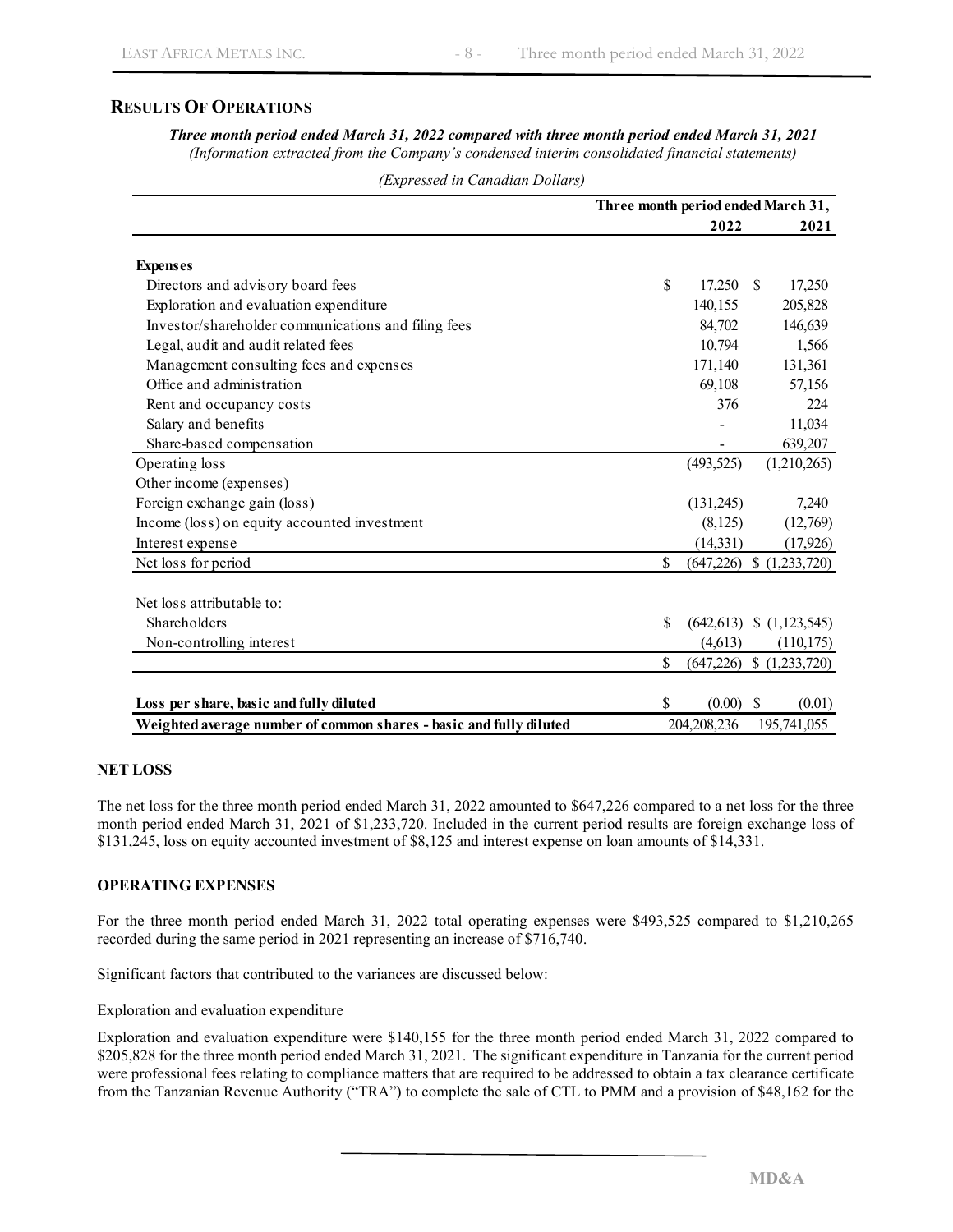recovery of VAT. Although exploration activities in Ethiopia have been inactive due to the political unrest in the Tigray Region, EAM has ongoing fixed costs.

A summary of East Africa's exploration and evaluation expenditure for the three month period ended March 31, 2022 are as follows:

|                                                     | Tanzania,<br>Handeni<br>Property |                          | Tanzania, Other<br><b>Properties</b> | <b>Harvest</b><br>Project | Advabo Project           | Period ended<br>March 31,<br>2022 |
|-----------------------------------------------------|----------------------------------|--------------------------|--------------------------------------|---------------------------|--------------------------|-----------------------------------|
| <b>Exploration and evaluation expenditure</b>       |                                  |                          |                                      |                           |                          |                                   |
| Camp and administration                             |                                  | $\overline{\phantom{a}}$ | 66.582                               | 14.482 \$                 | <b>COL</b>               | 81,064                            |
| Environmental and Social Impact Assessment ("ESIA") |                                  | $\overline{\phantom{a}}$ | $\overline{\phantom{a}}$             |                           | 6,615                    | 6,615                             |
| Geochemistry                                        |                                  | 515                      |                                      |                           |                          | 515                               |
| Provision for (recovery of) taxes                   |                                  | $\overline{\phantom{a}}$ | 48.162                               | $\overline{\phantom{a}}$  | $\overline{\phantom{a}}$ | 48.162                            |
| Techncial services                                  |                                  |                          | $\overline{\phantom{a}}$             |                           | 3,799                    | 3,799                             |
| Total for period                                    |                                  | 515                      | 114,743                              | 14.482                    | 10.414                   | 140,155                           |

#### Investor/shareholder communications and filing fees

For the three month period ended March 31, 2022, the Company recorded investor/shareholder communications and filing fees of \$84,702 compared to \$146,639 for the three month period ended March 31, 2021, a decrease of \$61,937. The decrease is related to the Company engaging in a new marketing program in the prior year.

#### Management and consulting fees

Management and consulting fees increased to \$171,140 in the current period from \$131,361 from the prior comparative period. In both years included in this account are fees for the services provided by the CEO, CFO and corporate secretary plus expenses for each of the respective parties.

#### Office and administration

For the three month period ended March 31, 2022, the Company recorded office and administration expenses of \$69,108 compared to \$57,156 for the three month period ended March 31 2021, an increase of \$11,952. Costs for office and administration include office expenses, network services and insurance costs.

Share-based compensation

In the prior comparative period, options entitling the holders to acquire 3,400,000 common shares at \$0.30 for a period of five years were granted to directors, officers, employees and consultants and share-based compensation of \$639,207 was recorded.

#### **CAPITAL EXPENDITURES**

During the three month period ended March 31, 2022, there were no capital expenditures.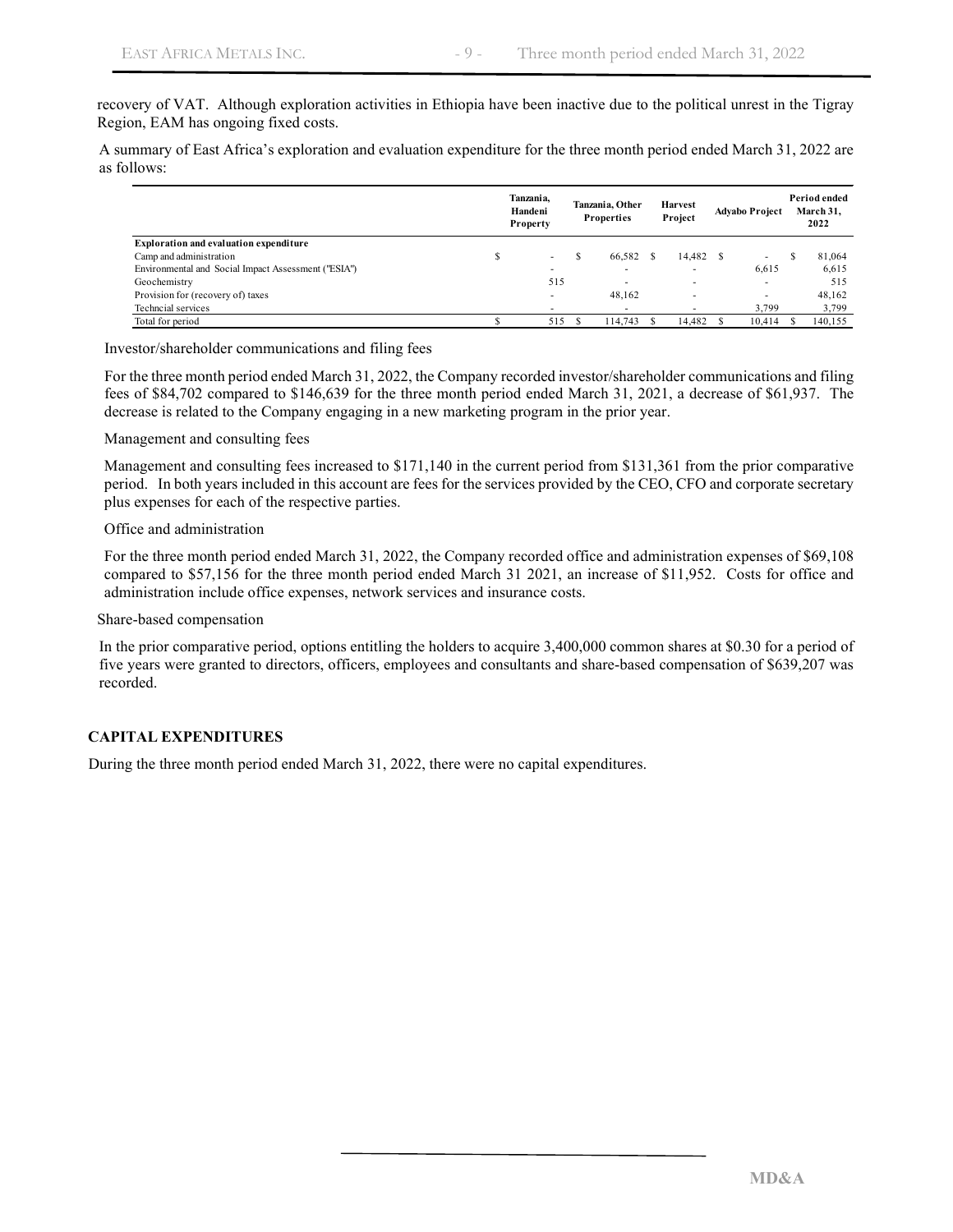#### **SUMMARY OF QUARTERLY RESULTS – UNAUDITED**

| Quarter Ended   | Net revenues | Net income<br>$(\text{loss})$<br>attributable to<br>shareholders | Net income<br>$(\text{loss})$<br>attributable to<br>non-controlling<br>interest | Net income<br>$(\text{loss})$ | Income (loss)<br>per share - basic | Income (loss)<br>per share -<br>diluted |
|-----------------|--------------|------------------------------------------------------------------|---------------------------------------------------------------------------------|-------------------------------|------------------------------------|-----------------------------------------|
|                 | S's          | S's                                                              | S's                                                                             | S's                           | S's                                | $\mathbf{\$\mathrm{s}$}$                |
| $31-Mar-22$     |              | (642, 613)                                                       | (4,613)                                                                         | (647,226)                     | (0.00)                             | (0.00)                                  |
| $31 - Dec-21$   |              | 1,656,746                                                        | 209,717                                                                         | 1,866,463                     | (0.02)                             | (0.01)                                  |
| $30-Sep-21$     |              | (536, 815)                                                       | (1,480)                                                                         | (538,295)                     | (0.00)                             | (0.00)                                  |
| $30 - Jun - 21$ |              | (638,999)                                                        | (102, 675)                                                                      | (741, 674)                    | (0.00)                             | (0.00)                                  |
| $31-Mar-21$     |              | (1, 123, 545)                                                    | (110, 175)                                                                      | (1,233,720)                   | (0.01)                             | (0.01)                                  |
| $31 - Dec-20$   |              | (1,099,609)                                                      | 27,688                                                                          | (1,071,921)                   | (0.01)                             | (0.01)                                  |
| $30-Sep-20$     |              | (582, 353)                                                       | (21, 556)                                                                       | (603,909)                     | (0.00)                             | (0.00)                                  |
| $30$ -Jun-20    |              | (336, 041)                                                       | 13,732                                                                          | (322,309)                     | (0.00)                             | (0.00)                                  |

The following table details the Company's quarterly results:

There are no meaningful trends evident from analysis of the summary of quarterly financial information over the last eight quarters.

Factors that can cause significant fluctuations in the Company's quarterly results are set out in the table below.

| Quarter Ended | Exploration<br>and evaluation<br>expenditure | Share-based<br>compensation | Income (loss)<br>on equity<br>accounted<br>investment |
|---------------|----------------------------------------------|-----------------------------|-------------------------------------------------------|
|               | S's                                          | S's                         | S's                                                   |
| $31-Mar-22$   | 140,155                                      |                             | (8, 125)                                              |
| $31 - Dec-21$ | (22, 463)                                    |                             | (14,960)                                              |
| $30-Sep-21$   | (82, 947)                                    | (130, 784)                  | (7, 381)                                              |
| $30$ -Jun-21  | (429, 876)                                   |                             | (10, 175)                                             |
| $31-Mar-21$   | (205, 828)                                   | (639, 207)                  | (12,769)                                              |
| $30$ -Dec-20  | (573, 093)                                   | (58,311)                    | (11, 880)                                             |
| $30-Sep-20$   | (166, 415)                                   |                             | (24, 867)                                             |
| $30$ -Jun-20  | (76, 037)                                    |                             | (28, 584)                                             |

## **LIQUIDITY AND GOING CONCERN**

As at March 31, 2022, the Company had cash and cash equivalents of \$1,744,675, other current assets of \$5,283,675 and current liabilities of \$4,786,537, compared to cash and cash equivalents of \$2,234,600, other current assets of \$5,357,027 and current liabilities of \$4,707,856 as at December 31, 2021. At December 31, 2020, the Company reclassified all of its assets in Tanzania as assets held for sale due to the agreement it entered into on October 22, 2020 with PMM to acquire its wholly owned subsidiary company, CTL (March 31, 2022 - \$3,879,525 (December 31, 2021 - \$3,952,690)).

As of March 31, 2022, East Africa had a working capital of \$2,241,813 (December 31, 2021 –\$2,883,771). The Company estimates that it does not have available funds to meet requirements for the coming twelve months based on current estimated expenditures for operations, exploration and development of its mineral property interests. Estimated exploration expenditures include but are not limited to, assess resource growth on satellite targets near the Terakimti HL Project and on the Mato Bula trend. These uncertainties cast significant doubt on the ability of the Company to continue as a going concern. As at March 31, 2022, the financial statements were prepared on a going concern basis which contemplates the realization of assets and the settlement of liabilities in the normal course of operations.

The Company's approximate sustaining monthly head office administration expenses are \$114,000. This cost estimate assumes an active investor relations / shareholder information program but excludes non-cash costs. Currently, the site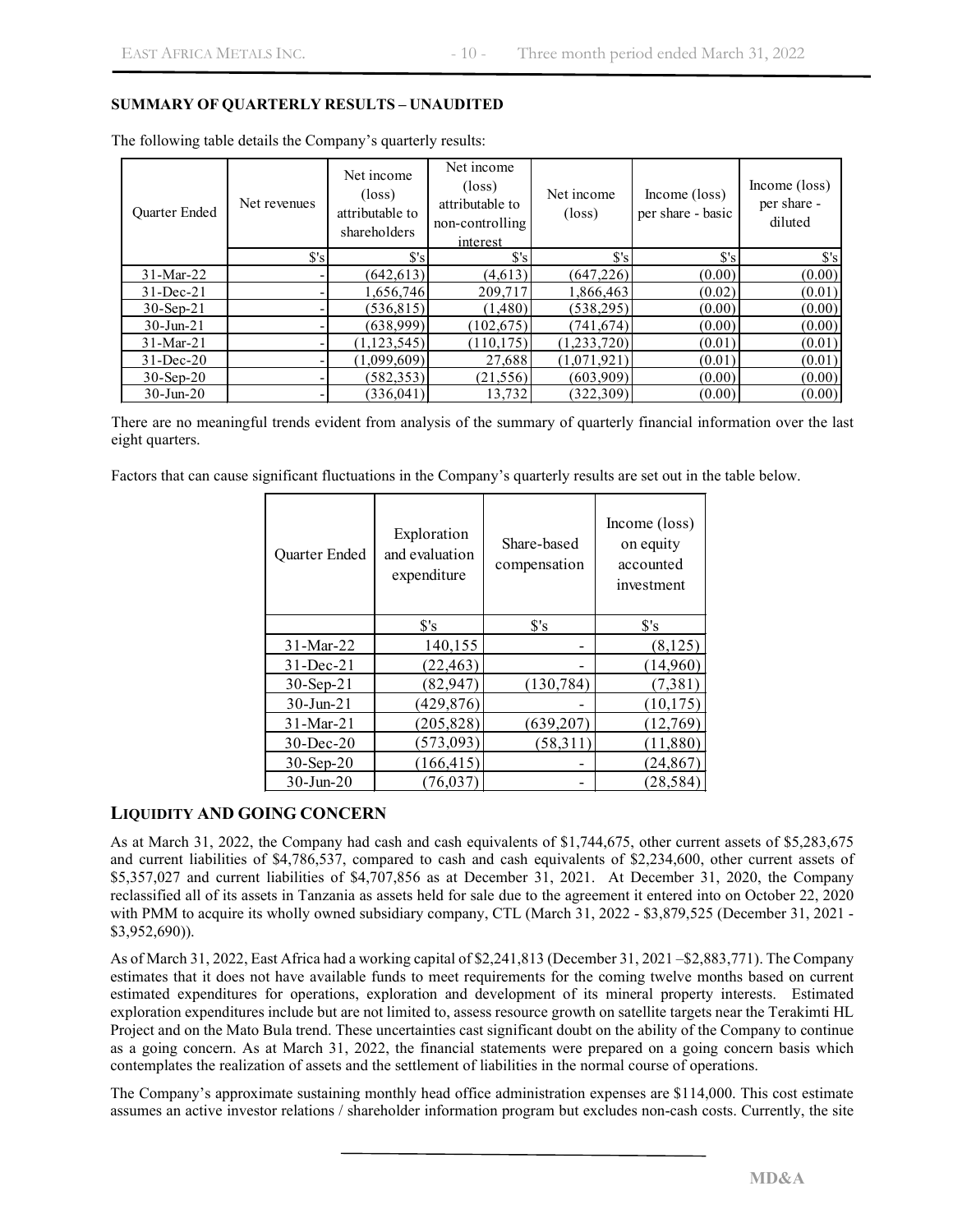and camp expenses (operating subsidiaries) are approximately \$25,000 monthly to maintain the normal operations in Ethiopia and Tanzania. The site and camp monthly administration expenses include Ethiopian costs for head office technical services, Ethiopian administrative staff and costs of operating the Ethiopian offices and warehouses and Tanzanian expenses to maintain a corporate presence in Tanzania until completion of the purchase by PMM Mining Company Limited of 100% of Canaco Tanzania Limited. Government approval, signing of the documents and the issuance of a governmental decree binding both companies to the government approved terms for the sale of CTL and development of the project have been received. Upon receipt of the tax clearance certificate from the Tanzanian Revenue Authority, the shares of CTL will be transferred from East Africa to PMM. During the year ended December 31, 2021, the Company received US\$1,900,000 (CAD \$2,431,291) of the sale proceeds and US\$100,000 was withheld by PMM and remitted to the Tanzanian Revenue Authority, which have been recorded in the audited consolidated financial statements as a deposit on sale of CTL.

In 2018, East Africa announced it had commenced an arbitration process to seek a determination that the Developer is in breach of the Tanzanian Definitive Agreements and Addendum and that the appropriate remedy is a declaration that the Tanzanian Definitive Agreements and Addendum be terminated, which may include a claim for any damages. On September 22, 2020, a Settlements Deed was presented to the Court in Tanga and the judges for the TzGF appeal and the original legal action against CTL and the Commissioner of Mines. The Court ruled the Settlement Deed was valid and acceptable in both cases. All legal action in Tanzania against CTL has now been withdrawn.

In accordance with the Tanzanian Definitive Agreements and the Addendum, the binding arbitration relating the Company's claim and the Developer's counter claim is being decided by a single arbitrator in Vancouver, British Columbia pursuant to the rules of the British Columbia International Commercial Arbitration Centre. The Company has initiated the arbitration proceedings based on what it believes to be failures of the Developer to adhere to the terms of the Tanzanian Definitive Agreements and Addendum and the Company may submit a claim for damages. The arbitration proceeding in Vancouver, British Columbia has yet to be settled and the Company believes based on the Settlement Deed sanctioned by the Tanzanian Courts on September 22, 2020, the ruling from the British Columbia International Arbitration Centre will be in favour of East Africa.

The ability of the Company to carry out its planned business objectives is dependent on its ability to raise adequate capital funds including and not limited to the sale of non-strategic assets, strategic alliances, debt financing, equity financing and optioning its mineral properties. If adequate financing is not available, the Company may be required to delay, reduce the scope of, or eliminate one or more exploration and/or development activities or relinquish rights to certain of its interests. There is no assurance that East Africa will be able to obtain financing in the future or that such financing will be on terms acceptable to East Africa.

## **CAPITAL RESOURCES**

The Company has historically met its exploration and corporate capital requirements predominantly through the completion of equity placements and may be impacted by continued poor North American market conditions for exploration and development resource companies with operations in emerging countries. Trends affecting the Company's liquidity may be dictated by the demands on financial resources created by the advancing nature of East Africa's mineral property assets, the pursuit of a growth strategy that targets property acquisitions, the exploration commitments and the Company's ability to access the financial resources required to meet these demands. As the projects advance through exploration, they typically require more capital-intensive programs that apply pressure to the Company's financial resources.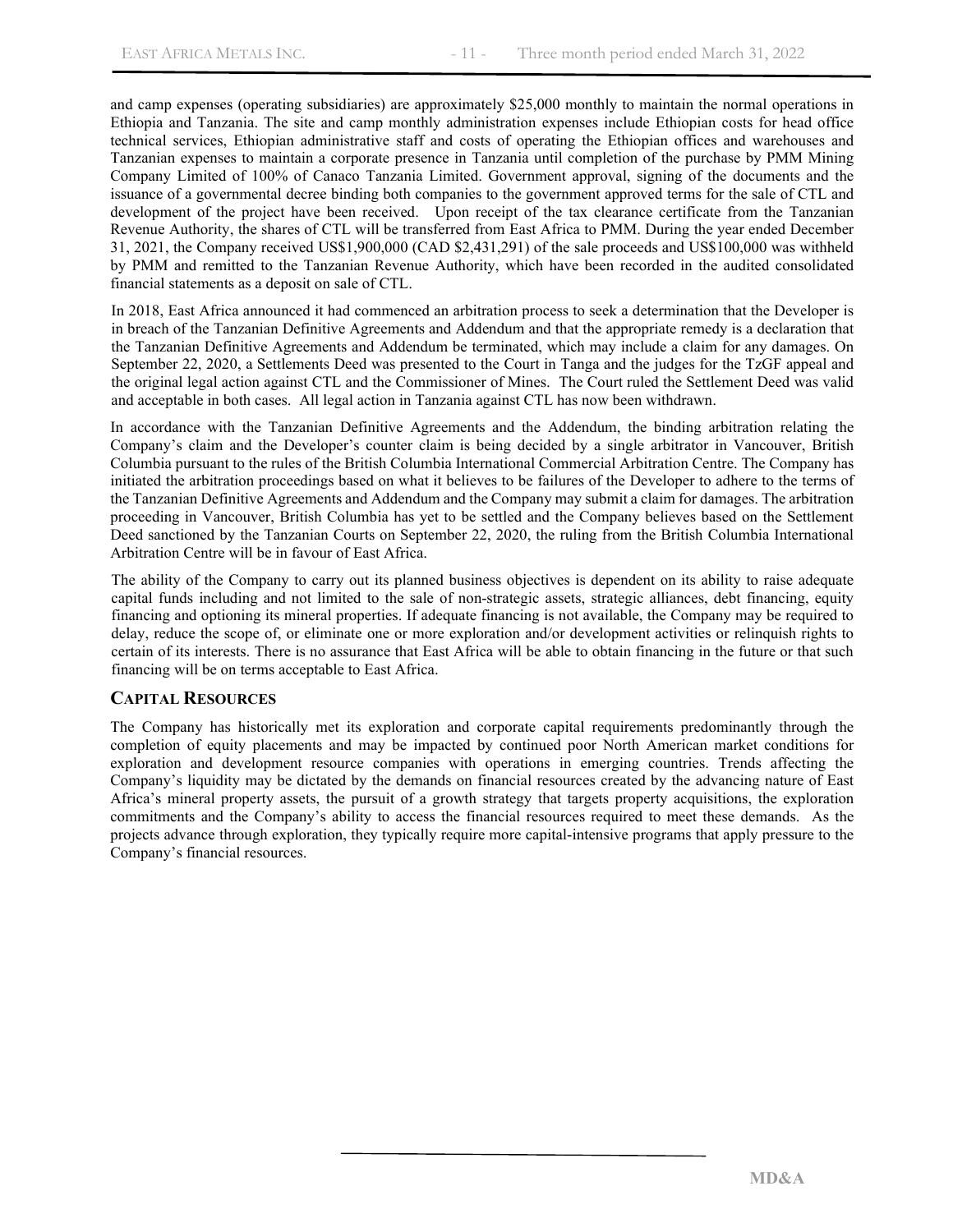The Company does not have any commitments as at March 31, 2022. East Africa's sustaining costs to maintain its head office and operating subsidiaries is approximately \$139,000 per month. In 2019, the Company prepaid approximately \$1,800,000<sup>[2](#page-12-0)</sup> for a minimum drill program of approximately 10,000 meters for the Ethiopian properties of which approximately \$338,000 has been applied to mobilization and storage of the drill rig and spare parts charged by the contractor in 2020 and 2021. East Africa has received all of the funds from PMM (US\$1,900,000 (approximately CAD\$2,431,291)) for the sale of CTL. Based on the aforementioned items, the Company has determined it does not have sufficient funds to meet its cash flow requirements for the next 12 months without further funding.

Any additional planned work programs and any future development programs will result in a further decrease to the Company's current liquidity. In obtaining the required capital to pursue East Africa's business plan, capital may be generated from, debt financing, strategic alliances, accessing equity markets, procuring industry partners for its primary exploration assets or sale of exploration assets for equity positions or cash or some combination thereof. In the event that additional funding is required, there can be no assurances that such funds will be available and/or on terms acceptable by the Company.

Trends that affect the market generally, and the perception of East Africa within the marketplace, can affect the Company's ability to access capital in both a positive and negative way. Trends in this general market are defined by fluctuations in the global economy and the demand for metals and commodity prices. Trends in the perception of the Company in the resource marketplace may be affected by general trends in the resource equity markets which may in turn impact East Africa's performance in creating shareholder value and in demonstrating the ability to manage East Africa's affairs and achieve mandated objectives. Uncertainty is a prevalent element in exploration and development of mineral property assets, therefore it can, on occasion, impede the Company's ability to meet its financial requirements and result in an inability to advance exploration assets and meet objectives in a timely manner.

Mineral exploration and development involves a high degree of risk and few properties that are explored are ultimately developed into producing mines. There is no assurance that the Company's mineral exploration activities will result in discoveries of new resources or commercial mineral deposits. There is also no assurance that if a commercial mineral deposit is discovered that the deposit would be economical for commercial production. Discovery of mineral deposits is dependent upon a number of factors and significantly influenced by the technical skill of the exploration personnel involved. The commercial viability of a mineral deposit is also dependent upon a number of factors, which are beyond East Africa's control. Some of these factors are the attributes of the deposit, market conditions, environmental protection, foreign taxation, and government policies and regulation.

## **TRANSACTIONS WITH RELATED PARTIES**

In the normal course of business, the Company transacted with individuals and companies considered to be related parties. Related party transactions involve normal commercial compensation for services rendered by senior management, officers, and directors of the Company, by companies with which they were associated as owners, contractors or employees. For the three month period ended March 31, 2022, the Company recorded the following significant related party transactions:

On August 31, 2017, SinoTech (Hong Kong) Corporation Limited ("SinoTech") provided a short-term unsecured loan to the Company for \$600,000 with an interest rate of 12% per annum. During the year ended December 31, 2018, the Company repaid \$324,000 of the principal and interest. As at March 31, 2022, \$494,112 (December 31, 2021 -\$479,781) is payable and continues to accrue interest. The loan is repayable 15 days after the Company's closing of sale, cooperation or financing transaction in connection with the development of the Harvest Project; or, June 30, 2021. An additional extension to the agreement has been requested by the Company.

For the three month period ended March 31, 2022, the Company recorded fees of \$197,265 (March 31, 2021 – \$147,407) to directors and senior key management for directors' fees, management consulting fees, technical services fees and related expenses. At March 31, 2022, the Company owed \$595,692 (March 31, 2021 -\$475,235) to key management personnel.

<span id="page-12-0"></span> $2$  The drill program was to commence in Q1-2020 but due to travel restrictions imposed by COVID-19, it was delayed and more recently by the declaration of a state of emergency on November 4, 2020 in response to the conflict in Tigray. The Company is uncertain when exploration activities will commence. Recent developments and the initiation of peace talks have encouraged management to believe the Tigray region will re-open for commercial operations in the short to medium term.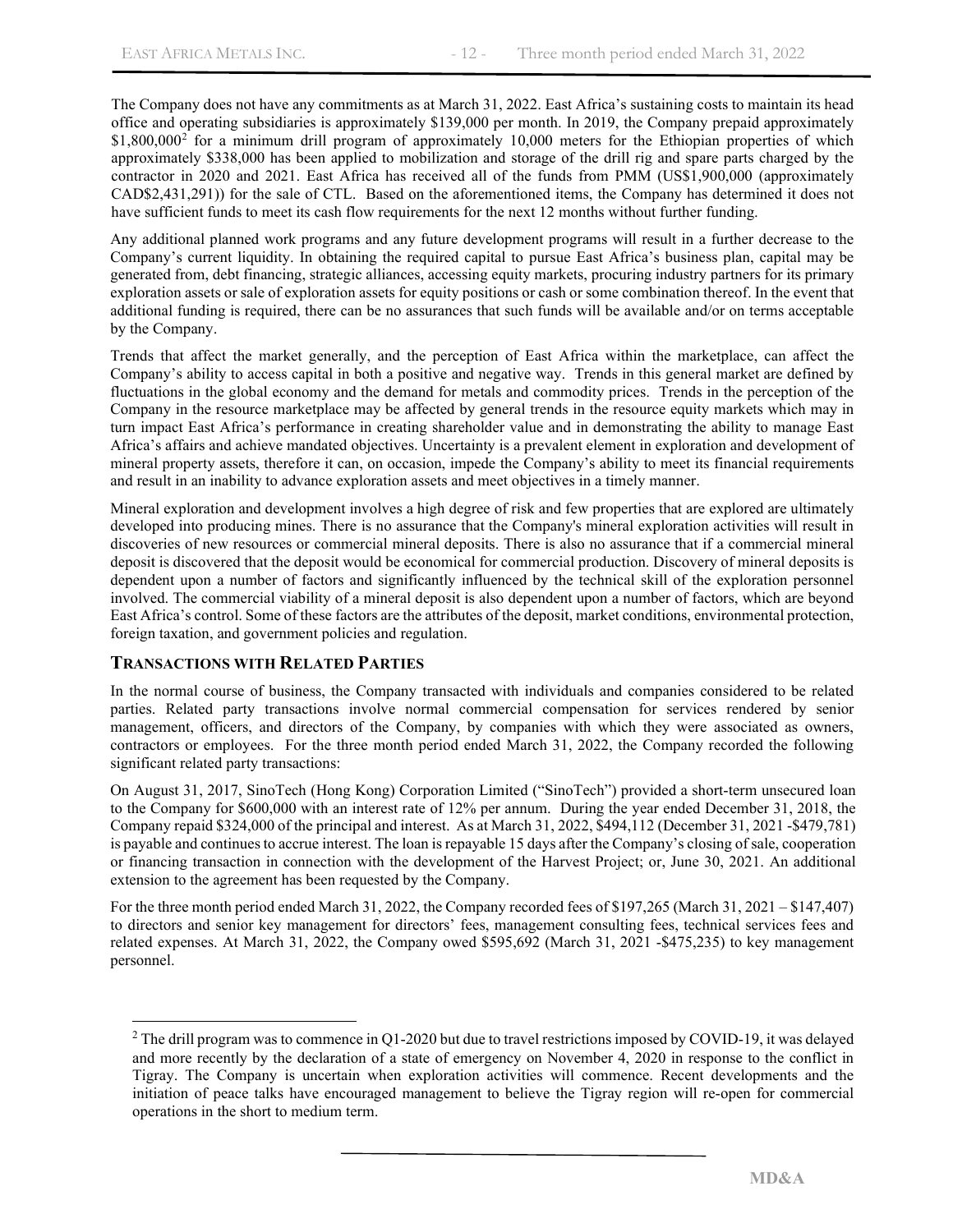## **PROPOSED TRANSACTIONS**

As of May 25, 2022, the Company has no proposed material transactions.

## **CRITICAL ACCOUNTING ESTIMATES**

The preparation of the financial statements requires management to make estimates and assumptions that affect the reported amount of assets and liabilities at the date of the financial statements and reported amounts of expenses during the reporting period. Actual outcomes could differ from these estimates.

Estimates and underlying assumptions are reviewed on an ongoing basis. Revisions to accounting estimates are recognized in the period in which the estimates are revised and in future periods affected.

The areas involving a higher degree of judgment or complexity, or areas where assumptions and estimates are significant are disclosed in note 4 in the Company's audited annual financial statements for the year ended December 31, 2021.

#### **ACCOUNTING POLICIES**

The Company has applied IFRS, as disclosed in note 3 to the annual financial statements, which are applied on a consistent basis.

## **INTERNAL CONTROL OVER FINANCIAL REPORTING AND DISCLOSURE CONTROLS AND PROCEDURES**

Currently, the certification required by the Company's certifying officers under National Instrument 52-109 Certificate of Disclosure in Issuers' Annual and Interim Filings ("NI 52-109"), the Venture Issuer Basic Certificate, does not include representations relating to the establishment and maintenance of disclosure controls and procedures ("DC&P") and internal control over financial reporting ("ICFR"), as defined in NI 52-109. In particular, the certifying officers are not making any representations relating to the establishment and maintenance of:

(i) controls and other procedures designed to provide reasonable assurance that information required to be disclosed by the issuer in its annual filings, interim filings or other reports filed or submitted under securities legislation is recorded, processed, summarised and reported within the time periods specified in securities legislation; and

(ii) a process to provide reasonable assurance regarding the reliability of financial reporting and the preparation of financial statements for external purposes in accordance with the issuer's Generally Accepted Accounting Principles ("GAAP").

The Company's certifying officers are responsible for ensuring that processes are in place to provide them with sufficient knowledge to support the representations they make in the certificate.

Investors should be aware that inherent limitations on the ability of certifying officers of a venture issuer to design and implement on a cost effective basis DC&P and ICFR as defined in NI 52-109 may result in additional risks to the quality, reliability, transparency and timeliness of interim and annual filings and other reports provided under securities legislation.

performance prepared in accordance with GAAP. Where Non-GAAP financial measures cannot be matched to the Financial Statements disclosures additional disclosure and/or reconciliation may be provided within the Non-GAAP disclosure if deemed necessary.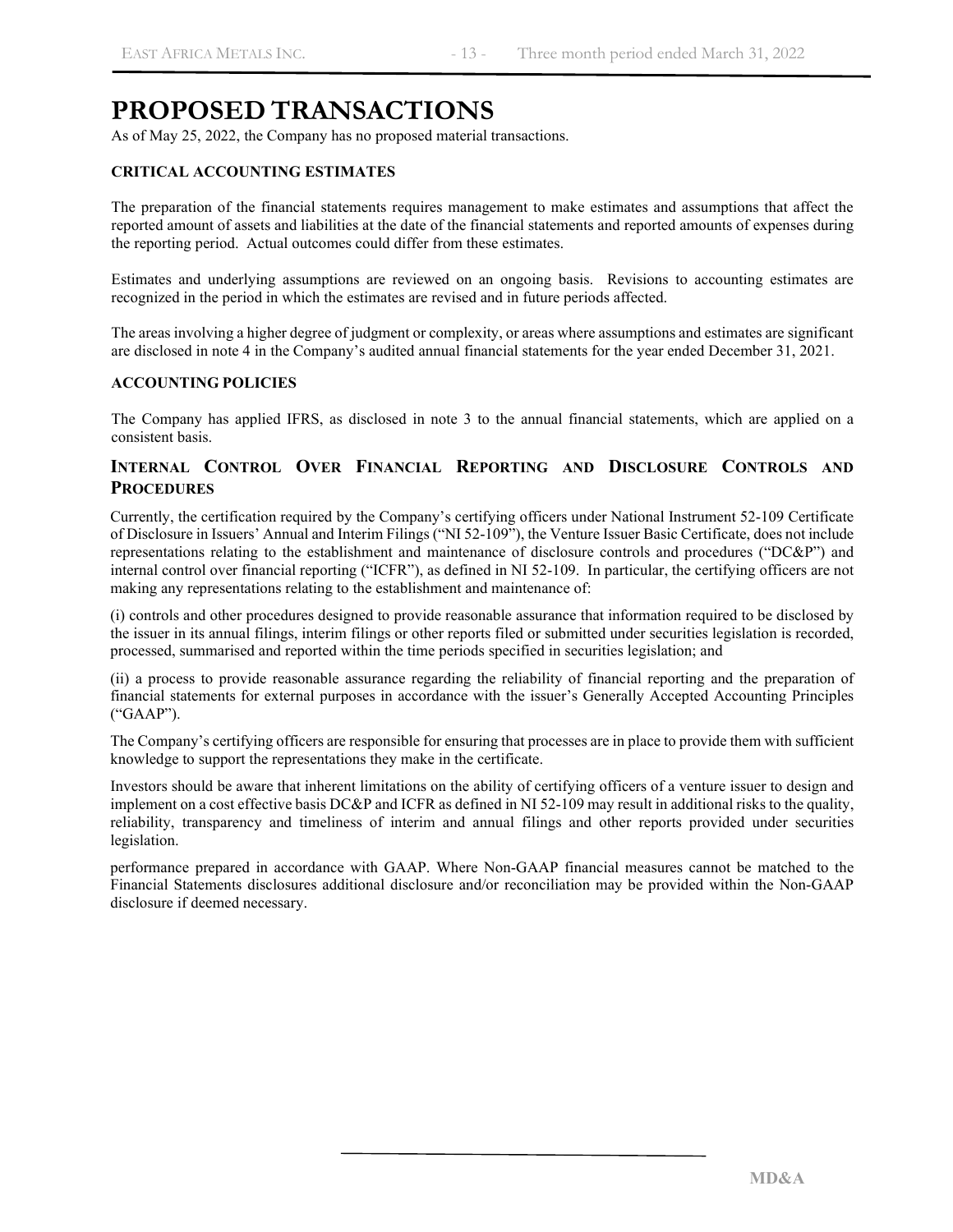## **ADDITIONAL DISCLOSURE FOR VENTURE ISSUERS WITHOUT SIGNIFICANT REVENUE**

Refer to elsewhere in the MD&A or the Company's financial statements for capitalized or expensed exploration and development costs, general and administrative expenses and other material costs. Additional information relating to the Company is on SEDAR [www.sedar.com.](http://www.sedar.com/)

#### **OUTSTANDING SHARE DATA**

As at March 31, 2022 and the date of this report, the Company has 204,280,236, common shares issued and outstanding.

As at March 31, 2022 and the date of this report, the Company has 3,846,500 warrants issued and outstanding.

As at March 31, 2022, the Company has 25,282,000 stock options outstanding and exercisable. At the date of this report, the Company has 24,782,000.

## **RISK FACTORS**

Below are the known risk factors for this MD&A. You can review and obtain copies of the Company's filings from SEDAR at [www.sedar.com](http://www.sedar.com/) or from East Africa's website [www.eastafricametals.com.](http://www.eastafricametals.com/) 

#### *Financial (liquidity) Risk*

Liquidity risk is the risk that the Company will not be able to meet its obligations associated with the financial liabilities. Historically East Africa predominately relies on equity financings to fund its activities. While it has been successful in raising funds in the past, there is no guarantee that adequate funds will be available in the future. The Company had cash and cash equivalents of \$1,744,675 and working capital of \$2,241,813 as at March 31, 2022. The Company estimates that it does not have available funds to meet requirements for the coming twelve months based on current planned expenditures for operations, exploration and development of its mineral property interests. See the "Liquidity" section of this MD&A for further discussion on the Company's ability to operate as a going concern.

#### *Credit risk*

Credit risk is the risk of loss associated with counterparty's inability to fulfill its payment obligations. The Company's credit risk is primarily attributable to cash and cash equivalents and receivables. Cash and cash equivalents may consist of Guaranteed Investment Certificates and short-term deposits issued by major Canadian banks. Receivables mainly consist of taxes recoverable and accounts receivables. The carrying amount of cash and cash equivalents, tax receivables and other accounts receivable represents the Company's maximum exposure to credit risk.

As at March 31, 2022, \$279,177 was due to the Company's foreign subsidiaries in Tanzania and Ethiopia from the foreign governments for Value Added Tax ("VAT"). East Africa is due refunds of certain taxes based on consumption, of which the timing of realization is uncertain. If these recoverable taxes are not collected, it could reduce the carrying value of these assets. Management has judged to raise a provision for 100% of the taxes recoverable given limited methods available to recover these taxes and the length of time it takes to recover these taxes. The Company continues to pursue approval of VAT refund claims from the various foreign governments. As a result, the outstanding taxes recoverable receivable could be exposed to the credit risk associated with the outstanding amounts.

#### *Exploration and Commercial Viability Risk*

The Company has no production of minerals and some of its properties are currently at the under development and exploration stage. The exploration and development of mineral deposits involves significant risks which even with careful evaluation, experience and knowledge may not, in some cases, be fully mitigated. The commercial viability of any mineral deposit depends on many factors, not all of which are within the control of management. These factors include, but are not limited to, Government approval for EAM Mineral Resources targets applications; the ability to extend current EAM Mineral Resources targets within the available legislation; the size, grade and proximity to infrastructure of the deposit; Government regulations; taxes; royalties; land tenure; land use; environmental protection and reclamation and closure obligations. All or some of these factors may have an impact on the economic viability of a mineral deposit. These unique environments could limit or reduce production possibilities or if conditions are permissive for potential natural disasters, such as severe weather, could negatively impact facilities, equipment and the safety of its workers dramatically. One or more of these risk elements could have an impact on costs of the operations and if significant enough, reduce the profitability of future production and threaten the continuation of a particular project or operations altogether.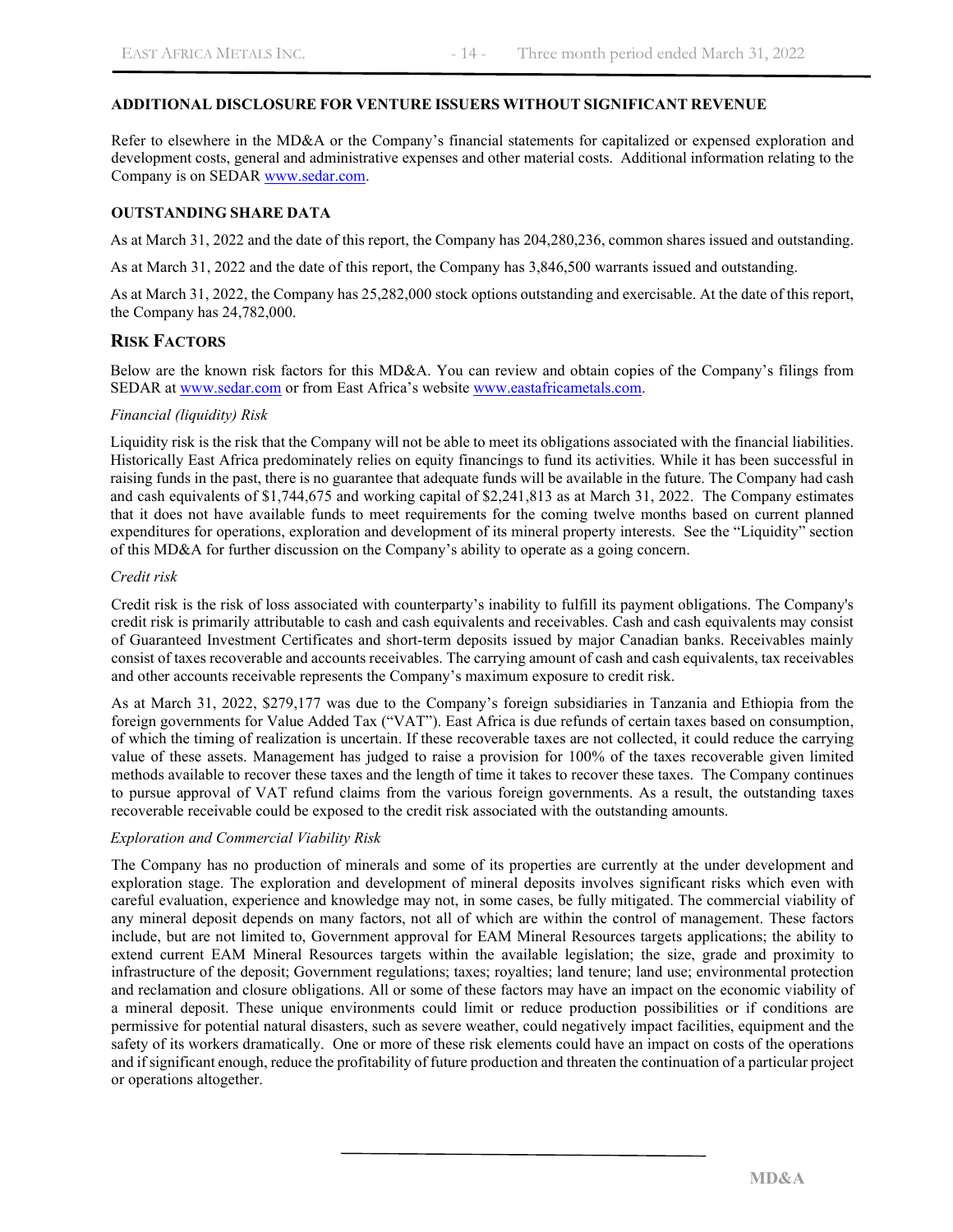#### *Development Stage Projects*

Profits from commercial operations will depend on a significant number of factors, including economic feasibility, changing market conditions, environmental and government regulations, labour availability, the cost of and the ability to attract external financial capital, and the ability to attract partners with sufficient technical expertise and relevant industry experience to further develop the various projects. Any failure to meet one or a combination of these factors may result in project delays or potential cancellation of the projects permits and the Company's future operating results may be adversely affected.

#### *Licensing Matters*

The Company's operations are subject to receiving and maintaining permits and licenses from appropriate governmental authorities. Title insurance is generally not available for permits and licenses and the Company's ability to ensure that it has obtained a secure claim to individual mineral properties or mining concessions may be severely constrained. East Africa's mineral properties may be subject to prior unregistered agreements, transfers or claims, and title may be affected by, among other things, undetected defects. The Company has not conducted surveys of all of the mineral rights in which it holds direct or indirect interest

Although, the Company currently has the required mining licenses for its Terakimti HL, Da Tambuk and Mato Bula Projects, there is no assurance that delays will not occur in connection with obtaining all necessary renewals for future existing applications or additional permits or licenses for all future operations. There can be no assurance that East Africa will continue to hold all permits and licenses necessary to develop or continue operating at any particular property, or that any such licenses or permits awarded will not be cancelled pursuant to applicable current or future legislation. The rights of East Africa's in the Terakimti HL, Mato Bula and Da Tambuk Projects are held through the mining agreements and mining licenses that sets out a tax regime and development and production framework. There can be no assurance that the Company will continue to be in compliance with all terms and conditions of the mining agreements and mining licenses or assurance that any dispute resolution process will decide in the Company's favour.

The Tanzanian Assets are held with two (2) mining licenses for the Magambazi project and associated PLs for the exploration assets. With the current default notice suspended for the Magambazi project until the legal dispute is resolved, East Africa has accrued its mining license and PL annual payments. There can be no assurance that the Company will continue to be in compliance with all terms and conditions of the mining licenses or PLs or assurance that any dispute resolution process will decide in the Company's favour.

#### *Foreign Countries and Political Policy Risk*

The Company has interests in exploration properties that are located in the developing countries of Tanzania and Ethiopia. The Company's mineral exploration may be affected in varying degrees by political instability and government regulations relating to foreign investment and the mining industry. Exploration and development activity was suspended in Ethiopia in February 2020, as a result of COVID-19 travel restrictions and more recently by the declaration of a state of emergency on November 4, 2020 in response to the conflict in Tigray. To protect our rights, the Company filed Force Majeure Notices in the spring of 2020, as a result of the COVID-19 restrictions and in November 2020, due to the declaration of a state of emergency in the Northern Tigray Region. Until the government-imposed travel restrictions and state of emergency are lifted and conditions declared safe to deploy equipment and personnel into the field, East Africa is not able to commence the exploration and development programs on these projects. Changes, if any, in mining or investment policies or shifts in political attitude in Tanzania and/or Ethiopia may adversely affect East Africa's operations. Operations may be affected in varying degrees by government regulations with respect to, but not limited to, restrictions on production, price controls, export controls, currency remittance, direct and indirect taxes, tax assessments, royalties, expropriation of property, foreign investment, maintenance of claims, environmental legislation, land use, land claims of local people, water use and mine safety. Failure to comply with applicable laws, regulations, and permitting requirements may result in enforcement actions there under, including orders issued by regulatory of judicial authorities causing operations to cease or be curtailed, and may include corrective measures requiring capital expenditures, installation of additional equipment, or remedial actions. There is no assurance that the Company's mineral exploration activities will result in any discoveries of new bodies of commercial deposits as a result of changes in Foreign Country or Political Policy risks.

#### *Conflict of Interest*

East Africa's directors and officers may serve as directors and/or officers, or may be associated with, other reporting companies, or may have significant shareholdings in other public companies. To the extent that such other companies may participate in financing, business or asset acquisitions, dispositions or ventures in which the Company may